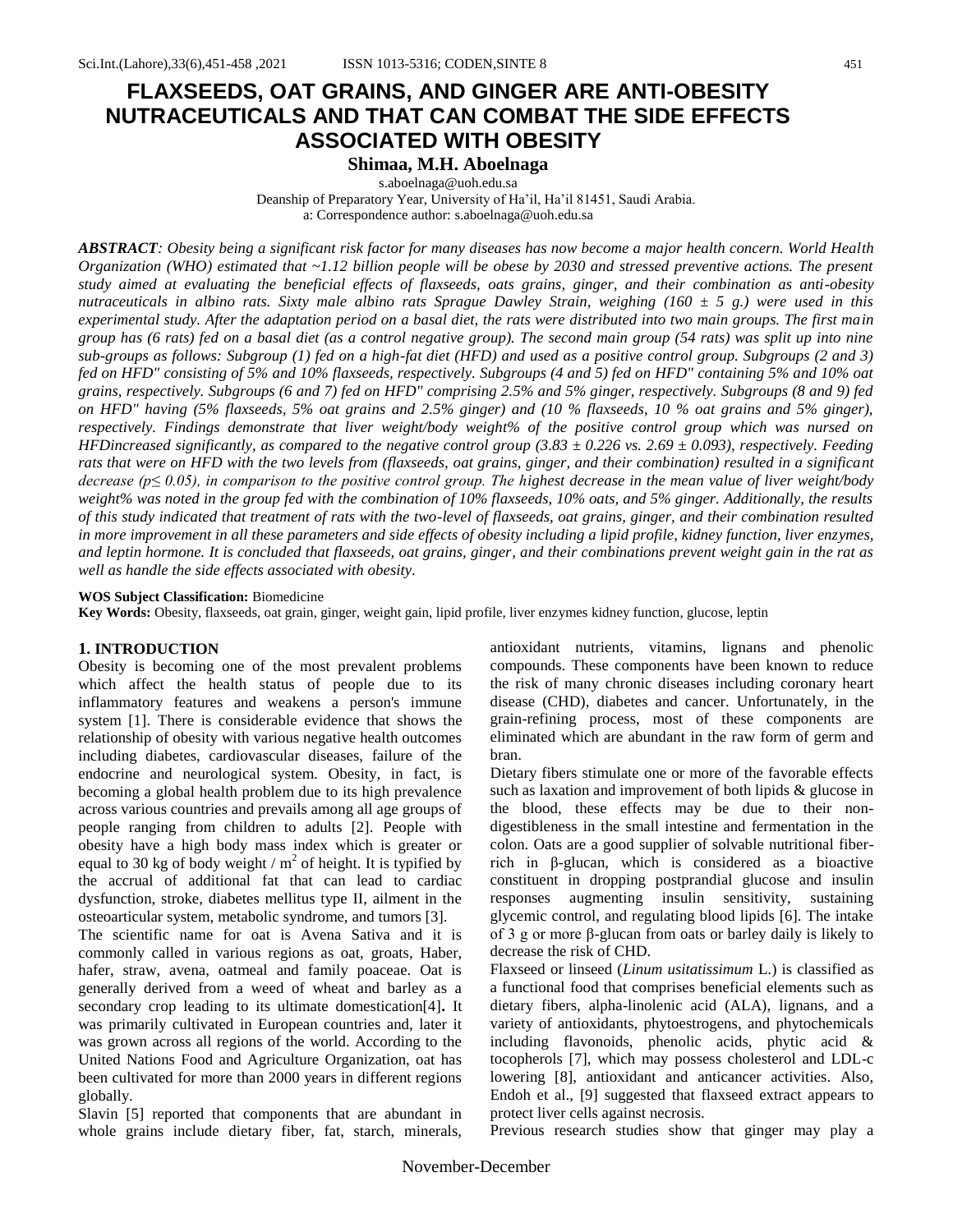significant role in bodyweight reduction by increasing thermogenesis, the release of catecholamines, and lipolysis in white adipose tissue [9]. The ginger extract boosted the proportion of palmitate-induced oxygen consumption, suggesting that fatty acid oxidation was increased [10]. Therefore, the purpose of this experimental research was to clarify the effects of flaxseeds, oat grains, ginger, and their combination as anti-obesity nutraceuticals in rats. Also, the experiments were designed to determine the effects of these nutraceuticals on lipid profile, kidney function, liver enzymes, and leptin hormone in these rats.

# **2. MATERIALS AND METHODS**

### **Materials:**

Casein, all vitamins, minerals, cellulose, L-Cysteine and choline chloride were acquired from the company, El– Gomhoriya, Cairo, Egypt.

Beef tallow, starch, sucrose and soybean oil were gotten from the local market, Cairo, Egypt.

- Flaxseed (*Linum usitatissimum* L), ginger (*Zingiber officinale*) and oats *(Avena sativa)* were obtained from the agricultural research center, Giza, Egypt.

Normal male albino rats (60) of Sprague Dawley Strain taken from the Laboratory Animal Colony, Ministry of Health and Population, Helwan, Cairo, Egypt.

- Kits: These were used to measure serum cholesterol, triglycerides, HDL-c, AST, ALT, ALP, uric acid, urea nitrogen, creatinine and leptin hormone are taken from Gamma Trade co for Scientific Services & Consultation, Cairo, Egypt.

### **Methods:**

#### *1. Chemical analysis*

Total protein, oil, fiber, ash, and β-glucan were determined in oat grains and flaxseeds and carbohydrates were calculated by difference.

#### *2. Experiment Procedures and Biological Investigation*

Male albino rats Sprague Dawley Strain (60 rats) weighing  $(160 \pm 5)$  g) were housed in well-aerated cages under a hygienic condition and fed on a basal diet for a duration of one week to let them adapt to this type of diet. The basal diet consists of 14 % protein from casein ( $\geq 80$  %), 4% soybean oil, 0. 25 % choline chloride, 1 % vitamin mixture, 3.5% salt mixture, 5 % cellulose, 0.18 % L– cysteine and the remainder is corn starch. The salt mixture and the vitamin mixture were prepared.

After the adaptation period, the rats were split into two main groups as follows :*The first main group (6 rats)* fed on a basal diet (as a control negative group). *The second main group (54 rats)* was divided into nine subgroups as follows: Subgroup (1) fed on a "high-fat diet" (HFD) containing (beef tallow 19%, soybean oil 1% to provide essential fatty acids), sucrose 10%, casein 14%, cellulose 5%, vitamin mixture 1%, salt mixture 3.5%, choline chloride 0.25% and the remainder is corn starch to induce obesity in rats and used as a positive control group. Subgroups (2 and 3) fed on the same above diet "high-fat diet" (HFD) containing 5% and 10% flaxseeds,

respectively. Subgroups (4 and 5) fed on the same (HFD) containing 5% and 10% oats, respectively. Subgroups (6 and 7) fed on the same (HFD) containing 2.5% and 5% ginger, respectively. Subgroups (8 and 9) fed on the same (HFD) containing (5% flaxseeds, 5% oats and 2.5% ginger) and (10 % flaxseeds, 10 % oats and 5% ginger), respectively.

The duration of the experiments was eight weeks. The researcher recorded the diets consumed by the rats and body weights twice weekly. At the end of the experiment, the animals were kept fasted over the night, then the rats were anesthetized and sacrificed, and blood samples were collected from the aorta. The blood samples were centrifuged and the serum was separated to assess some biochemical parameters, i.e. serum glucose**,** serum cholesterol*,* triglycerides*,* high-density lipoprotein HDL-c, low-density lipoprotein LDL-c and VLDL-c, Aspartate Amino transaminase (AST) and Alamino Amine Transaminase (ALT), ALP, uric acid, urea nitrogen, creatinine**,** leptin hormone determined by Leptin ELISA Kit. The liver of all rats in all groups was separated and weighted to compute organ/body weight %.

### *Statistical analysis*

The analysis focused on determining the mean differences between groups and their significance, which were completed by applying the Analysis of Variance (ANOVA) test with a p-value significant at  $p<0.05$ .

### **3. RESULTS AND DISCUSSION**

#### *Chemical Composition of Flaxseeds, Oats Grain*

In the present study flaxseeds and oat grains were analyzed for their content. In flaxseeds, the (%) of content for fat (lipid) (31.51%); protein (20%); carbohydrates (18.71%), fiber (22.03%), ash (3%) and moisture (4.75%). In oat grains, moisture (6.25%), protein (14.8%), lipid (5.9%), ash (2.11%), fiber (9.6%) and carbohydrates were (61.34%). The (%) of all nutrients except moisture and carbohydrates were higher in the flaxseeds than (%) of these nutrients in oat grains. The mean value of β-glucans was much lower in flaxseed than in the oat grains (0.7% vs. 4.05%), respectively.

Previous literature demonstrates that the mean value of total carbohydrates, dietary fiber, fat, and protein was (28.889 gm, 27.3 gm, 42.16 gm, and 18.29 gm) in each 100 gm of flaxseeds. Flaxseeds are abundant in protein, fat and dietary fiber [11]. The chemical analysis of brown Canadian flax averaged moisture (7.7%); fat (41%), dietary fiber (28%), protein (20%) and ash (3.4%) [12].

#### *Effect of flaxseeds, oat grains, ginger and their combination on nutritional parameters and liver weight/body weight% of rats who consumed HFD*

The results presented in Table-1 demonstrated nonsignificant changes in the initial weight were observed between all groups. On the other hand, the last measurement for weight and body weight gain% (BWG%) of the positive control group recorded a statistically significant increase ( $p \leq$ 0.05), as matched to the negative control group. All treated

November-December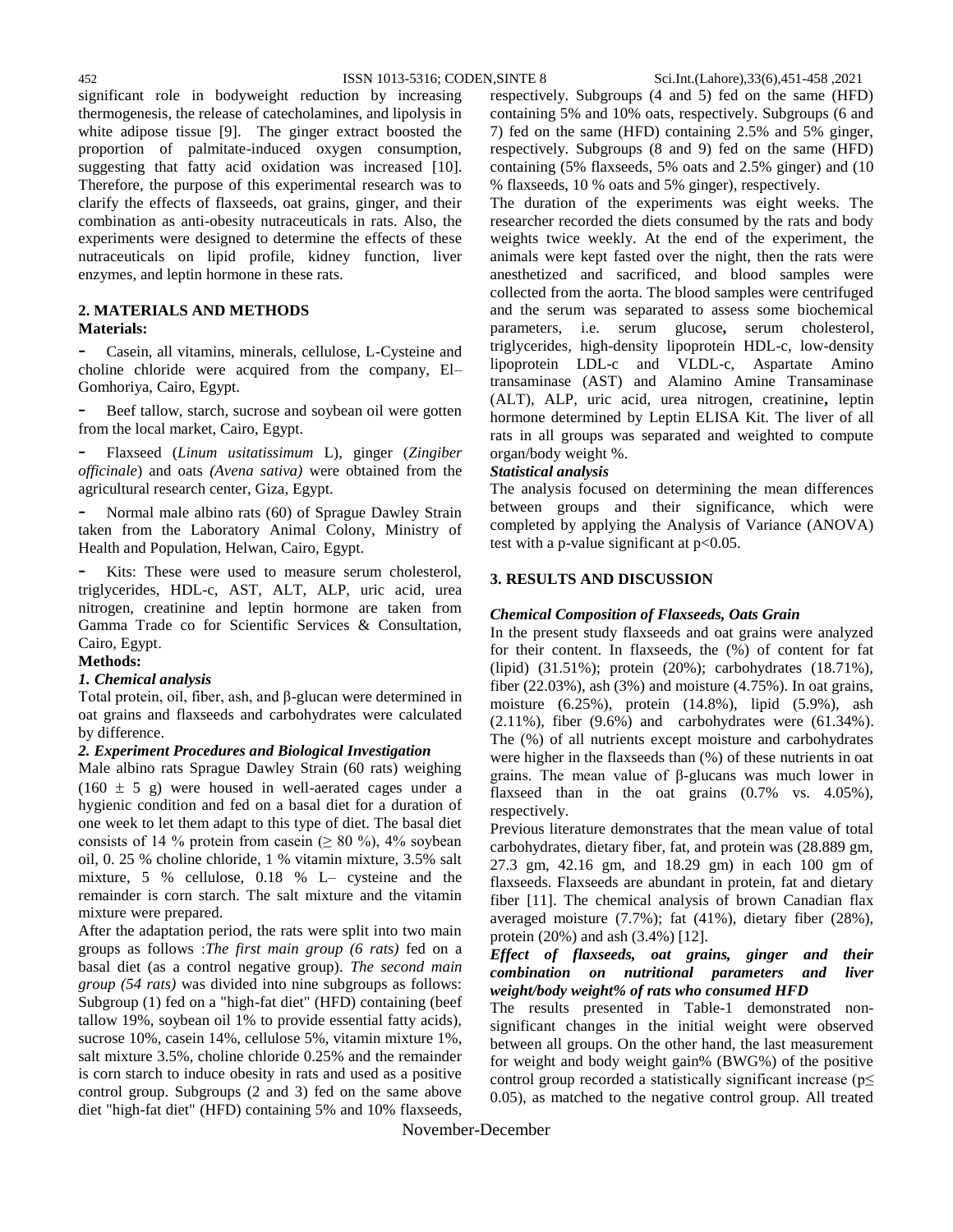groups recorded a statistically significant decline in the mean values of final weight and BWG%, as compared to the positive control group. The final weight and BWG% of each group treated with the high level from nutraceuticals showed a significant decrease ( $p \leq 0.05$ ), as evaluated against the groups treated with the low levels from them. The highest decrease in final weight and BWG% was observed in the group which was fed with the blend between (flaxseeds, oats grain and ginger together), followed by the groups treated with oats grain, flaxseeds, and ginger respectively.

| Table-1 Effect of flaxseeds, oat grains, ginger and their combination on nutritional parameters and liver weight/body weight% of |                           |  |
|----------------------------------------------------------------------------------------------------------------------------------|---------------------------|--|
|                                                                                                                                  | rats fed on high-fat diet |  |

|                 |                            | Feed intake            | Initial weight      | Final weight        | BWG%                  | Liver<br>weight/     |
|-----------------|----------------------------|------------------------|---------------------|---------------------|-----------------------|----------------------|
|                 |                            | (g)                    | (g)                 | (g)                 |                       | body weight%         |
| Groups          |                            |                        |                     |                     |                       |                      |
|                 | Control (-ve) fed on BD    | 17.72 <sup>a</sup>     | 164.00 <sup>a</sup> | 182.83 <sup>f</sup> | 11.49 <sup>e</sup>    | 2.69 <sup>h</sup>    |
|                 |                            | $\pm$ 0.837            | ± 4.049             | ± 4.215             | ± 1.242               | $\pm 0.093$          |
|                 | Control $(+ve)$ fed on HFD | $16.70$ abc            | 161.33 <sup>a</sup> | 265.50 <sup>a</sup> | 64.61 <sup>a</sup>    | 3.83 <sup>a</sup>    |
|                 |                            | $\pm$ 0.558            | ± 2.943             | ± 3.016             | ± 3.400               | ± 0.226              |
|                 | 5 % Flaxseeds              | 16.15 <sup>c</sup>     | 161.00 <sup>a</sup> | 211.67 <sup>b</sup> | 31.48 <sup>b</sup>    | $3.52^{b c}$         |
|                 |                            | ± 0.703                | ± 2.366             | ± 4.926             | ± 3.165               | ± 0.131              |
|                 | 10 % Flaxseeds             | 14.72 <sup>d</sup>     | 161.20 <sup>a</sup> | 192.80 <sup>d</sup> | 19.62 <sup>d</sup>    | $3.28$ <sup>de</sup> |
|                 |                            | ± 1.375                | ± 2.683             | ± 2.774             | ± 2.246               | $\pm 0.084$          |
| containing      | 5 % Oats                   | $16.642$ abc           | 161.71 <sup>a</sup> | $202.71$ °          | 25.36 <sup>c</sup>    | 3.39 <sup>cd</sup>   |
|                 |                            | ± 1.827                | ± 2.288             | ± 6.799             | ± 3.925               | $\pm$ 0.142          |
|                 | 10 % Oats                  | $16.216^{bc}$          | 159.67 <sup>a</sup> | 180.50 <sup>f</sup> | 13.05 <sup>e</sup>    | 3.15 <sup>ef</sup>   |
|                 |                            | $\pm 1.085$            | ± 3.265             | ± 3.937             | ± 0.994               | $\pm 0.099$          |
|                 | 2.5 % Ginger               | $17.466$ <sup>ab</sup> | 160.67 <sup>a</sup> | 214.50 <sup>b</sup> | 33.51 <sup>b</sup>    | 3.57 <sup>b</sup>    |
|                 |                            | ± 0.454                | ± 2.066             | ± 3.937             | ± 2.139               | $\pm 0.095$          |
|                 | 5 % Ginger                 | 16.12 <sup>c</sup>     | 160.83 <sup>a</sup> | 202.00 <sup>b</sup> | 25.61 <sup>c</sup>    | 3.34 <sup>d</sup>    |
| Rats fed on HFD |                            | $\pm$ 0.523            | ± 1.834             | ± 2.449             | ± 1.940               | $\pm 0.104$          |
|                 | 5% Flaxseeds, 5% Oats      | $15.85^{c d}$          | 160.67 <sup>a</sup> | 188.00 <sup>e</sup> | 17.03 <sup>d</sup>    | 3.12 <sup>f</sup>    |
|                 | and 2.5% Ginger            | $\pm$ 0.861            | ± 1.966             | ± 2.450             | ± 2.081               | $\pm$ 0.117          |
|                 | 10% Flaxseeds, 10%         | $15.38^{c d}$          | 162.00 <sup>a</sup> | 183.00 <sup>f</sup> | $12.985$ <sup>e</sup> | 2.92 <sup>g</sup>    |
|                 | Oats and 5% Ginger         | $\pm$ 0.913            | ± 3.162             | ± 2.441             | ± 1.942               | ± 0.139              |
|                 |                            |                        |                     |                     |                       |                      |

Values are given as mean  $\pm$  SD. LSD: Least significant differences (p<0.05).

Mean values in each column with same letters are not significantly different.

The liver weight/body weight% of the positive control group which was nursed on HFD increased significantly, as compared to the negative control group  $(3.83 \pm 0.226 \text{ vs.})$  $2.69 \pm 0.093$ ), respectively. Feeding rats that were on HFD with the two levels from (flaxseeds, oat grains, ginger, and their combination) resulted in a significant decrease in weight measurements, in comparison to the positive control group ( $p \leq 0.05$ ). The highest decrease in the mean value of liver weight/body weight% was noted in the group fed with the combination of 10% flaxseeds, 10% oats, and 5% ginger (Table 2). Previous literature demonstrates that fat content is one of the major factors affecting the energy concentration of diets and a rise in energy density was found to contribute to the excess intake of calories; passive extra intake in humans which consequently promotes the increase of obesity [12].

Motlagh et al., [13] reported that flaxseed intake may improve markers of adiposity, for instance, adiponectin level. Thus, intake of flaxseed could be an adjunctive therapy to mitigate central obesity. The change in body weight and Body Mass Index (BMI) during the treatment period was considerably different between the control group and flaxseed groups in patients with Type II diabetes [14]. Oat βglucan is mixed-binding, soluble water with, high molecular weight of sugars. It forms a viscous solution even at low

concentrations. Viscosity depends on molecular weight, solubility, and β-glucan concentration. The viscosity capacity of β-glucan oatmeal was suggested to be decisive for its effect on satiation. Some studies reported that β-glucan showed a substantial decrease in weight and BMI during the follow-up of three to four weeks of type 2 diabetic patients [15].

Murad et al.,[16] concluded that in 3-months of therapy with active constituents of ginger resulted in a significant dropping of plasma lipids and body weight. These outcomes of therapy eventually prevent coronary artery disease (CAD) in primary and secondary hyperlipidemic patients. One study showed ginger contributes to decreasing body weight, waistto-hip ratio, fasting glucose levels and insulin resistance index, and improved HDL-cholesterol [17]. Ginger is useful to lessen obesity through different possible mechanisms, including improving thermogenesis, lipolysis and suppression of lipogenesis, regulating intestinal absorption, and appetite control. Consequently, the utilization of ginger can be a beneficial adjunct therapy to prevent obesity progression and associated complications.

## *Effect of flaxseeds, oat grains, ginger and their combination on lipid profile of rats fed on HFDs*

November-December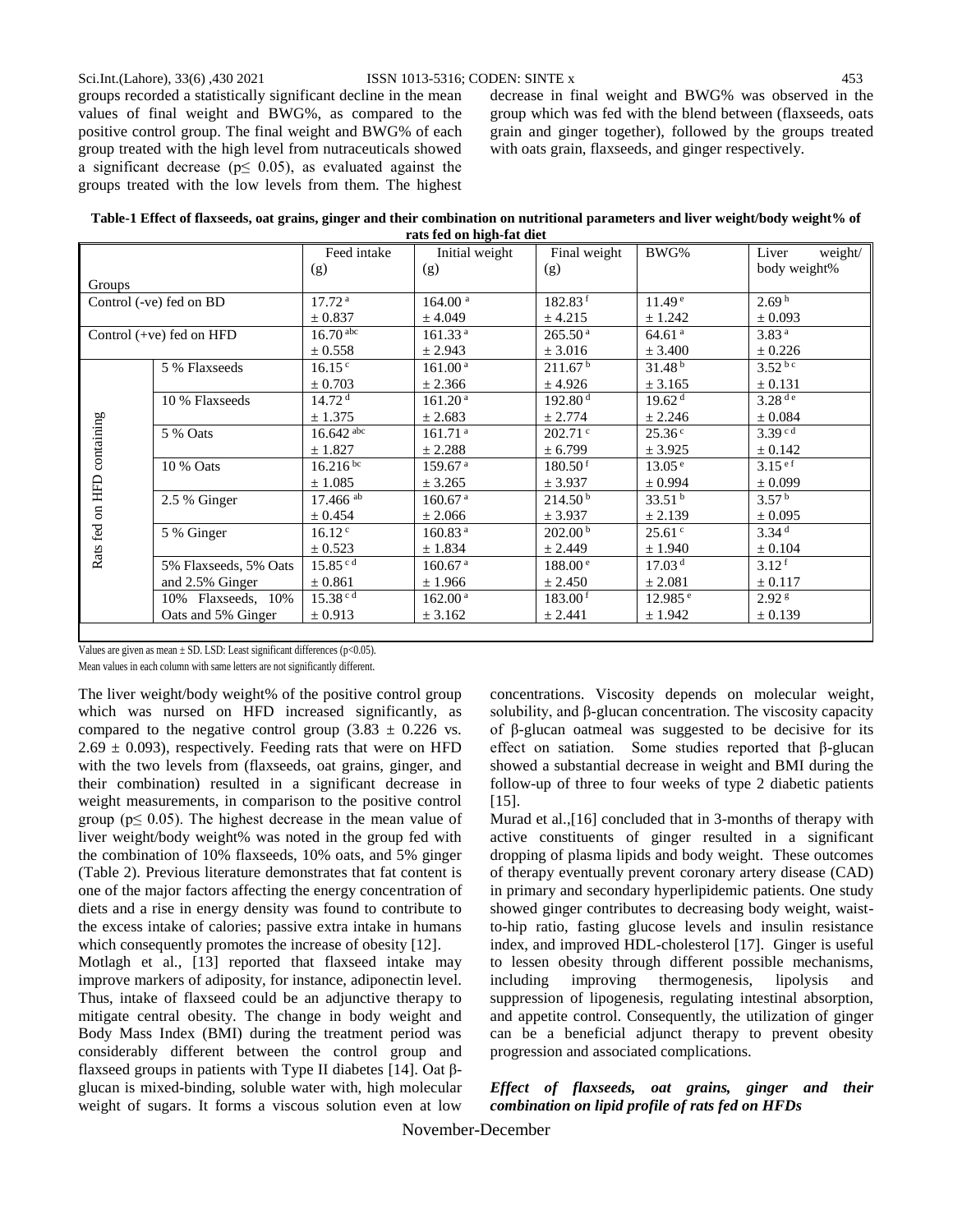The effect of flaxseeds, oats grain, ginger, and their groupings on lipid profile containing (triglycerides, cholesterol, high-density lipoprotein- cholesterol HDL-c, low-density lipoprotein- cholesterol LDL-c, and very-lowdensity lipoprotein- cholesterol VLDL-c) (mg/dl) of rats fed on HFD. The mean values of lipid fractions, except HDL-c, were significant for rats fed on HFD  $p \leq 0.05$  (control positive group), as matched with the negative control group fed on a basal (low fat) diet.

Feeding rats groups on HFD containing (5 and 10% flaxseeds, 5 and 10% oat, 2.5 and 5% ginger and their combinations) led to a statistically significant decrease ( $p \leq$ 0.05) in serum cholesterol, triglycerides, VLDL-c and LDLc, while the rise in HDL-c, as compared to the positive control group. A gradual decrease was noted in the mean values of the serum cholesterol, triglycerides, LDL-c, and VLDL-c with higher levels of flaxseeds, oat grains, and ginger. Additionally, the same trend was witnessed in the levels of HDL-c. The highest positive outcomes in lipid profile were noted for the group fed on HFD containing the blend of 10% flaxseeds, 10% oat, and 5% ginger, consequent to the group fed on HFD having 5% flaxseeds, 5% oats, and 2.5% ginger, respectively.

Findings match with literature that reported that HFD leads to unbalanced fat in the body and consequently to adipose mass accumulation. HFD does not seem to activate the rate of fat oxidation in a similar manner in obese and slim subjects [18]. The previous study demonstrated 30 days' intake of flaxseed may significantly lower the total cholesterol and raise the levels of high-density lipoprotein cholesterol in the blood [19]. Omega-3 fatty acids, alphalinolenic acid ALA, and lignans which are present in flaxseeds have a favorable outcome on lipids and decrease the risk for heart disorders. Flaxseed is among the few richest reserves of the plant-based ω-3 fatty acid, lignans, and alphalinolenic acid (ALA). These reserves have fought against the development of cardiovascular diseases. Flaxseed rich in alpha-linolenic acid (ALA) and omega-3 fatty acid, bring 11% decreases in tachycardia [19].

Flaxseed consumption led to a decrease in LDL cholesterol and total cholesterol level, while flaxseed oil does not contribute to this [20]. Thus, the fiber component of flaxseeds is likely to be an agent of this cardioprotective effect. Andersson, [21] detected that soluble fibers and betaglucans in oats may support the cholesterol-lowering phenomenon. Oats also contain antioxidants and antiinflammatory components, which also decrease the risk for the formation of atheroma.

Ginger stimulates the enzyme which boosts the use of cholesterol by the body ultimately lowering its level in the blood. An experimental study shows that ginger can lower high cholesterol in animals which were generated experimentally in their bodies, but we need more validated evidence to determine the beneficial effects of ginger on high cholesterol in humans before it can be marketed as a therapy [22]. Empirical evidence showed that daily intake of 1500 mg of ginger for 12 weeks substantially reduces serum levels of total cholesterol, fasting blood sugar, LDL-C, and ALT [23]. Fakhri et al., [24] reported that ginger supplementation significantly reduces LDL, TG, and TC, but not HDL. This property empowers ginger to control the lipid profile. However, we need strong research evidence in form of randomized controlled trials RCTs to verify the beneficial outcomes of ginger supplementations on HDL levels.

### *Effect of flaxseeds, oat grains, ginger and their combination on serum glucose and leptin hormone of rats fed on HFD*

The effect of flaxseeds, oat grains, ginger, and their blend on serum glucose (mg/dl) and leptin hormone (ng/ml) of rats fed on a high-fat diet is shown in Table-2. Feeding rats on HFD (the positive control group) led to a rise in serum glucose and leptin hormone, as compared to the negative control group with statistical significance at p<0.05. HFD caused an increase of serum glucose and leptin hormone in the positive control group by about 97.72% and 328.21% in comparison to the negative control group.

Feeding rats on an HFD containing the two levels from (flaxseeds, oats, ginger, and their mixture) brought a decrease in serum glucose and leptin hormone, in contrast to the group which was fed on HFD (positive controls) with pvalue significance ( $p<0.05$ ). Whereas the decrease of serum glucose and leptin hormone cause a gradual decreased increase in the levels of tested nutraceuticals in the diets.

Results in this study revealed that the combination between (flaxseeds, oats, and ginger) recorded more effective in decreasing the mean value of serum glucose, followed by oats grain, ginger, and flaxseeds, respectively. The data in this Table-2 showed that the mixture of (flaxseeds, oats, and ginger) recorded more effectiveness in decreasing the mean value of leptin hormone, followed by other tested nutraceuticals. From these results, it could be observed that the best outcomes in improving serum glucose and leptin hormone noted for the group which was fed on HFD containing the high levels from (flaxseeds, oats, and ginger together), this intervention moderated the mean value of serum glucose and leptin hormone by about 36.34% and 64.987%, respectively.

Draganescu et al.,[24] reported that the utilization of flaxseeds led to lower blood glucose levels and hyperlipidemia, along with a recovery of the impaired function of some organs in diabetic rats. The regular consumption of lignans compounds and polyphenols has therapeutic capacity in the management of patients with diabetes mellitus.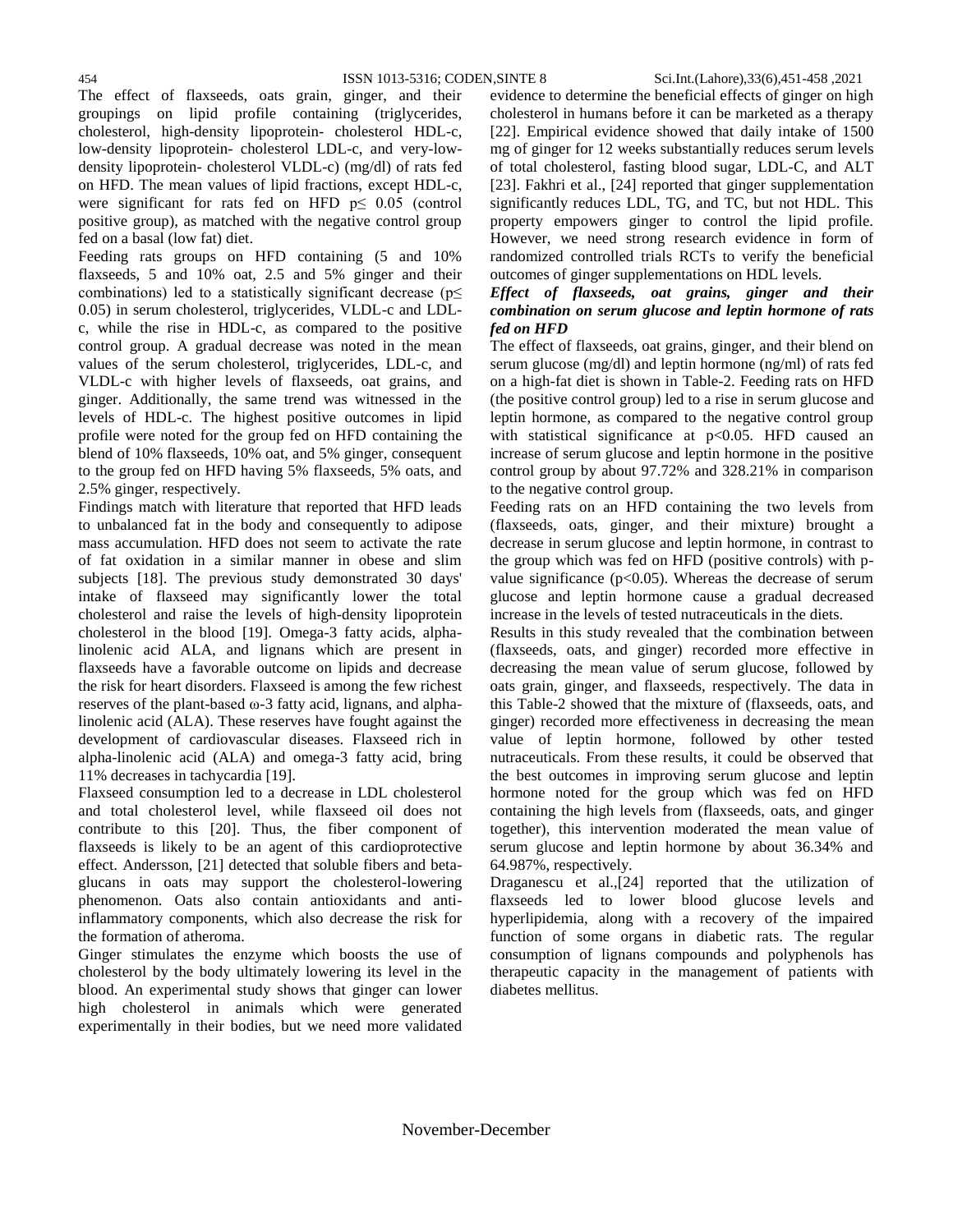| Table-2. Effect of flaxseeds, oat grains, ginger and their combination on leptin hormone and glucose of rats fed on HFD. |  |
|--------------------------------------------------------------------------------------------------------------------------|--|
|                                                                                                                          |  |

| Groups                     |                                          | Glucose<br>mg/dl                | Leptin<br>ng/ml                 |
|----------------------------|------------------------------------------|---------------------------------|---------------------------------|
|                            |                                          |                                 |                                 |
| Control (-ve) fed on BD    |                                          | $84.953$ $8 \pm 2.694$          | $4.623$ <sup>e</sup> ± 0.276    |
| Control (+ve) fed on HFD   |                                          | $167.965$ <sup>a</sup> ± 5.787  | $19.796^{\text{ a}} \pm 1.451$  |
|                            | 5 % Flaxseeds                            | $153.871b \pm 7.118$            | $15.105^{\mathrm{b}} \pm 1.219$ |
|                            | 10 % Flaxseeds                           | $132.166$ <sup>d</sup> ± 4.877  | $9.998e + 1.295$                |
|                            | 5 % Oats                                 | $146.890^{\circ} \pm 5.781$     | $16.075^{\mathrm{b}} \pm 2.687$ |
|                            | 10 % Oats                                | $129.456^{de} \pm 4.718$        | $11.683$ <sup>e</sup> ± 1.453   |
|                            | 2.5 % Ginger                             | $150.680^{b}$ e $\pm$ 6.895     | $15.803^{b} \pm 1.483$          |
| Rats fed on HFD containing | 5 % Ginger                               | $131.765$ <sup>de</sup> ± 5.004 | $11.153$ <sup>e</sup> ± 1.165   |
|                            | 5% Flaxseeds, 5% Oats<br>and 2.5% Ginger | $125.275$ <sup>e</sup> ± 6.334  | $10.405$ <sup>c</sup> ± 0.729   |
|                            | 10% Flaxseeds, 10% Oats<br>and 5% Ginger | $106.923$ f $\pm$ 3.276         | 6.931 $^d$ ± 0.794              |
|                            |                                          |                                 |                                 |

*Values are given as mean ± SD for 6 rats in each group. Mean values in each column with same letters are not significantly different.* 

*LSD: Least significant differences (P<0.05).*

Cereal fiber has been effective in lowering appetite and decreasing weight gain thus inhibiting various obesityassociated diseases and disorders [25]. Study trials with animal and human populations have verified that fiber can decrease plasma leptin, as well as intake of fiber, is negatively associated with plasma leptin concentrations in samples [26]. Oat  $\beta$  -glucan, considered the important soluble dietary fiber found in oats, oats are a good source of β- glucan "soluble dietary fiber", β- glucan reduced postprandial glucose and insulin responses, improving insulin sensitivity, maintaining glycemic control and regulating blood lipids [26].

Rats treated with gingerol and fed an HFD had decreased glucose level, body weight, leptin, insulin, amylase, lipase plasma and tissue lipids when compared to normal control (p  $< 0.05$ ) as shown in (Table-2). Rats treated with gingerol and fed an HFD showed decreased glucose level, body weight, leptin, insulin, amylase, lipase plasma and tissue lipids when compared to normal control ( $p < 0.05$ ).

Saravanan et al.,[27] reported that obese rats were fed on HFD and treated orally with the active component of ginger (25, 50, and 75 mg "gingerol" /kg) once daily for 30 days. The measurements on body weight, glucose concentration, leptin, lipid profile, insulin levels, insulin resistance, amylase, and lipase were improved in HFD rats with statistical significance ( $p < 0.05$ ). Rats fed an HFD and but also given gingerol had lowered levels of glucose, low tissue lipids, leptin, insulin, amylase, and lipase plasma and decrease body weight in comparison to normal control with a  $p$ -value  $< 0.05$ .

*Influence of flaxseeds, oat grains, ginger and their combination on liver enzymes of rats fed on HFD* The impact of an HFD comprising two levels from

(flaxseeds, oats, ginger, and their mixture) on serum liver enzymes including, (ALT), (AST), and (ALP) in rats presented in Table-3. The mean values of ALT, AST, and ALP enzymes were significantly higher in (the positive control group) ( $p \leq 0.05$ ). Rats in the positive control group were fed on HFD and compared with rats fed on a basal diet (the negative control group).

All groups which were fed on various diets which contain flaxseeds, oats, ginger, and the mixture from them showed a significant reduction with p-value  $(\leq 0.05)$  in ALT, AST and ALP, as matched to the positive control group. Data show best results in serum liver enzymes for the group fed on HFD which contained high levels from the blend of flaxseeds, oats, and ginger, followed by the group which fed on the identical diet with low quantities from flaxseeds, oats, and ginger.

Schindhelm et al., [28] study indicated that ALT was considerably decreased in the oat-treated group than the control group. These findings support the health benefits of oat through counteracting the growth of fatty liver. The pathogenesis of metabolic syndrome, type II diabetes mellitus, and cardiovascular disease is attributable to high levels of ALT.

The reuptake of ginger caused a drop in the elevated serum level of ALT, AST and ALP. Finally, the ginger intervention prior to acetaminophen demonstrated a noteworthy hepatoprotective outcome because of the decline in the concentration of bilirubin in plasma and levels of hepatic marker enzymes [29].

Based on the current findings, it can be proposed that the 6 gingerol antioxidant nature and anti-inflammatory action mediates the hepatoprotective action and contributes to treating liver diseases.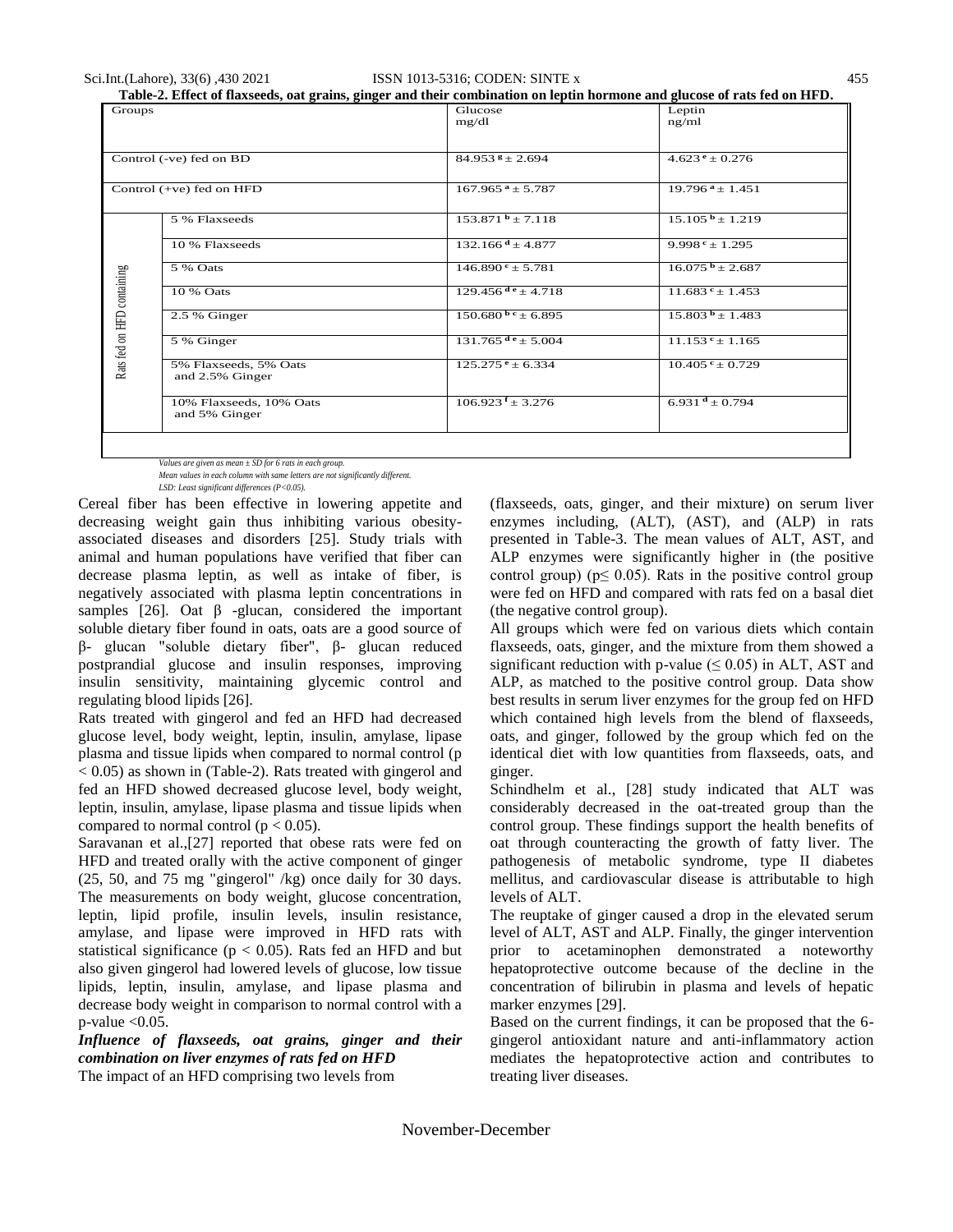456 ISSN 1013-5316; CODEN,SINTE 8 Sci.Int.(Lahore),33(6),451-458 ,2021

|                                  |                                          | <b>AST</b>                         | <b>ALT</b>                    | <b>ALP</b>                       |
|----------------------------------|------------------------------------------|------------------------------------|-------------------------------|----------------------------------|
|                                  |                                          |                                    | U/I                           |                                  |
| Control (-ve) fed on BD          |                                          | $55.258$ <sup>g</sup> ± 3.106      | $17.791$ $\pm$ 1.884          | $75.248$ $\pm 4.094$             |
| Control $(+ve)$ fed on HFD       |                                          | $101.053$ <sup>a</sup> ± 6.125     | $60.515$ <sup>a</sup> ± 3.788 | $155.765^{\text{ a}} \pm 4.408$  |
|                                  | 5 % Flaxseeds                            | $89.418^{b} \pm 2.620$             | $45.660$ cd $\pm$ 4.215       | $126.240$ <sup>c</sup> ± 5.998   |
| containing<br>on HFD<br>Rats fed | 10 % Flaxseeds                           | $71.448$ <sup>e</sup> ± 3.048      | $35.896\text{°$\pm$}2.101$    | $109.298 \pm 4.424$              |
|                                  | 5 % Oats                                 | $87.804b$ c <sup>+</sup> $+ 7.196$ | 47.391 $bc + 7.078$           | $135.110^{b} + 14.444$           |
|                                  | 10 % Oats                                | $78.880$ <sup>d</sup> ± 2.347      | $41.596$ <sup>d</sup> ± 2.628 | $113.033$ d <sup>e</sup> ± 2.428 |
|                                  | 2.5 % Ginger                             | 99.705 $a_{\pm}$ 3.151             | 51.255 $b \pm 2.838$          | $139.163^{b} + 4.262$            |
|                                  | 5 % Ginger                               | $83.288$ cd + 2.869                | $43.766$ cd + 2.417           | $118.833$ c d $\pm 3.941$        |
|                                  | 5% Flaxseeds, 5% Oats and 2.5%<br>Ginger | $71.038$ <sup>e</sup> ± 3.622      | $35.326$ <sup>e</sup> ± 3.742 | $110.273$ <sup>e</sup> ± 6.624   |
|                                  | 10% Flaxseeds, 10% Oats and 5%<br>Ginger | $60.686$ <sup>f</sup> ± 3.408      | $27.368 f \pm 2.892$          | $92.388$ <sup>f</sup> ± 5.810    |

*Values are given as mean ± SD for 6 rats in each group.* 

*Mean values in each column with same letters are not significantly different.* 

*LSD: Least significant differences (p<0.05).*

## *Effect of flaxseeds, oats grain, ginger and their combination on kidney functions of rats fed on HFD*

Table-4 illustrates the effect of flaxseeds, oats grain, ginger and their arrangement at two levels on kidney functions (urea nitrogen, uric acid, and creatinine "mg/dl") of rats fed on HFD. The analysis of mean values demonstrates that levels of serum uric acid, urea nitrogen, and creatinine in the positive control group increased significantly ( $p \leq 0.05$ ), then the negative control group.

### **Table-4 Effect of flaxseeds, oats grain, ginger and their combination on kidney functions of rats fed on HFD**

|                                  |                                          | Uric acid                      | Urea nitrogen                 | <b>Creatinine</b>              |
|----------------------------------|------------------------------------------|--------------------------------|-------------------------------|--------------------------------|
|                                  |                                          |                                | mg/dl                         |                                |
| Control (-ve) fed on BD          |                                          | $1.493$ f $\pm 0.061$          | $19.533$ f $\pm$ 1.469        | $0.508 h + 0.044$              |
| Control (+ve) fed on HFD         |                                          | $2.363^{\text{a}} \pm 0.119$   | $62.121$ <sup>a</sup> ± 2.669 | $1.626^{\text{ a}} \pm 0.084$  |
|                                  | 5 % Flaxseeds                            | $1.865$ <sup>cd</sup> ± 0.096  | $48.510^{b} \pm 2.261$        | $1.076$ <sup>c</sup> ± 0.039   |
|                                  | 10 % Flaxseeds                           | $1.566$ <sup>ef</sup> ± 0.073  | $37.814$ <sup>d</sup> ± 1.907 | $0.728$ f s + 0.082            |
| containing<br>on HFD<br>Rats fed | 5 % oats                                 | $1.956$ <sup>c</sup> ± 0.165   | $48.152b \pm 6.359$           | $1.211b \pm 0.179$             |
|                                  | $10\%$ oats                              | $1.563$ ef + 0.099             | $41.686$ cd + 2.149           | $0.916^{de} + 0.118$           |
|                                  | 2.5 % Ginger                             | $2.155^{\mathrm{b}} \pm 0.086$ | $51.410^{b} \pm 2.900$        | $1.325^{\mathrm{b}} \pm 0.077$ |
|                                  | 5 % Ginger                               | $1.780^{\text{ d}} + 0.107$    | $42.383^{\text{c}} + 2.841$   | $0.988$ cd + 0.132             |
|                                  | 5% Flaxseeds, 5% oats and 2.5%<br>Ginger | $1.641^e \pm 0.108$            | $39.230$ cd + 3.819           | $0.843$ ef $\pm 0.059$         |
|                                  | 10% Flaxseeds, 10% oats and 5%<br>Ginger | $1.490 \pm 0.090$              | $32.233e+1.114$               | $0.618^{g h} \pm 0.049$        |
|                                  |                                          |                                |                               |                                |

*Values are given as mean ± SD for 6 rats in each group.* 

*Mean values in each column with same letters are not significantly different. LSD: Least significant differences (P<0.05).*

November-December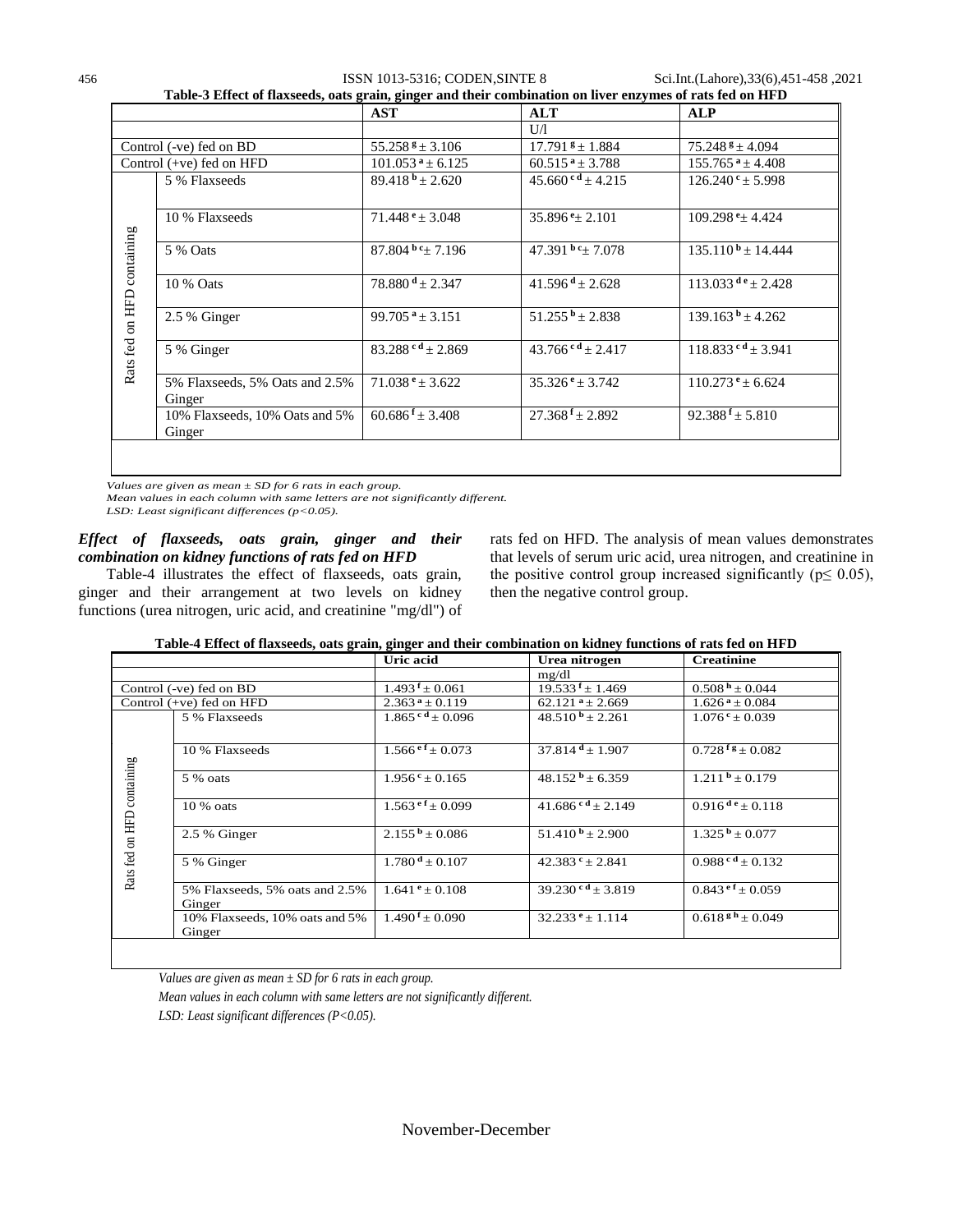Findings revealed that the highest effect in improving kidney functions in rats fed on HFD was noted for the group fed with flaxseeds, followed by oats grain, and ginger, respectively. From these results, it could be observed that the best outcomes in improving urea nitrogen, creatinine and serum uric acid were recorded for the group which was fed on HFD containing the high levels from (flaxseeds, oats, and ginger together), followed by the group fed on HFD containing 10% flaxseeds and the group which was given the mixture of the (flaxseeds, oats, and ginger together) with low levels, respectively.

Feeding mice on HFD in the long-term initiates tissue lipid accumulation thus causing kidney injury. Additionally, it increased oxidative stress, and dysfunction of mitochondrial, which stimulate cell death in excess. Draganescu *et al.,* [24] reported the administration of flaxseed extract caused a significant decrease in serum urea, uric acid, creatinine, and blood urea nitrogen levels in patients with diabetes mellitus. Hill et al., (2020) [31] reported that a diet augmented with bglucan is good and possibly effective in lowering serum level intensities of trimethylamine N-oxideTMAO in patients with chronic kidney disease CKD.

#### **4. CONCLUSION**

Findings demonstrate several beneficial outcomes of the therapeutic value of ginger as tested by several experimental conditions and measurement of outcomes. The final weight and body weight gain percent of rat groups treated with the high level from nutraceuticals showed a significant decrease, as evaluated against the groups treated with the low levels' nutraceuticals from them. The highest positive outcomes in lipid profile were noted for the rat group fed on HFD containing the blend of 10% flaxseeds, 10% oat, and 5% ginger, consequent to the group fed on HFD having 5% flaxseeds, 5% oats, and 2.5% ginger, respectively. The findings demonstrate that the 6-gingerol antioxidant nature and anti-inflammatory action mediates the hepatoprotective action and contributes to treating liver diseases. Finally, the best outcomes in improving urea nitrogen, creatinine and serum uric acid were recorded for the group which was fed on HFD containing the high levels from flaxseeds, oats, and ginger together. The numerical solution is obtained for MHD flow over a stretching / shrinking surface with suction and heat transfer. The main findings of this study are summarized as follows:

#### **REFERENCES**

- 1. J. G. Woo et al., "Specific infant feeding practices do not consistently explain variation in anthropometry at age 1 year in urban United States, Mexico, and China cohorts,‖ J. Nutr., vol. 143, no. 2, pp. 166–174, 2013.
- 2. F. Mazzeo, "Current concept of obesity," Sport Sci., vol. 9, no. 2, pp. 42–48, 2016.
- 3. H.-R. Berthoud, "Brain, appetite and obesity," Physiol. Behav., vol. 1, no. 85, pp. 1–2, 2005.
- 4. U. FAO, "FAOstat," Retrieved Feb, vol. 2014, 2014.
- 5. J. Slavin, ―Why whole grains are protective: biological mechanisms," Proc. Nutr. Soc., vol. 62, no. 1, pp. 129– 134, 2003.
- 6. Q. Wang and P. R. Ellis, "Oat  $β$ -glucan: physico-

chemical characteristics in relation to its blood-glucose and cholesterol-lowering properties," Br. J. Nutr., vol. 112, no. S2, pp. S4–S13, 2014.

- 7. Z. Yari, M. Rahimlou, H. Poustchi, and A. Hekmatdoost, "Flaxseed supplementation in metabolic syndrome management: a pilot randomized, open-labeled, controlled study," Phyther. Res., vol. 30, no. 8, pp. 1339–1344, 2016.
- 8. D. Kanikowska et al., "Flaxseed (Linum Usitatissimum L.) supplementation in patients undergoing lipoprotein apheresis for severe hyperlipidemia—a pilot study," Nutrients, vol. 12, no. 4, p. 1137, 2020.
- 9. D. Endoh et al., "Protective effect of a lignan-containing flaxseed extract against CCl4-induced hepatic injury," J. Vet. Med. Sci., vol. 64, no. 9, pp. 761–765, 2002
- 10. P. Pulbutr, K. Thunchomnang, K. Lawa, A. Mangkhalathon, and P. Saenubol, "Lipolytic effects of zingerone in adipocytes isolated from normal diet-fed rats and high fat diet-fed rats," Int J Pharmacol, vol. 7, no. 5, pp. 629–634, 2011.
- 11. L. U. Thompson, "Analysis and bioavailability of lignans.," Flaxseed Hum. Nutr., no. Ed. 2, pp. 92-116, 2003.
- 12. C. Daou and H. Zhang, "Oat beta-glucan: its role in health promotion and prevention of diseases," Compr. Rev. food Sci. food Saf., vol. 11, no. 4, pp. 355–365, 2012.
- 13. H. Ahmadniay motlagh, E. Aalipanah, M. Mazidi, and S. Faghih, "Effect of flaxseed consumption on central obesity, serum lipids, and adiponectin level in overweight or obese women: A randomised controlled clinical trial," Int. J. Clin. Pract., vol. 75, no. 10, p. e14592, 2021.
- 14. J. Slavin, "Fiber and prebiotics: mechanisms and health benefits," Nutrients, vol. 5, no. 4, pp. 1417–1435, 2013.
- 15. S. Liatis et al., "The consumption of bread enriched with betaglucan reduces LDL-cholesterol and improves insulin resistance in patients with type 2 diabetes," Diabetes Metab., vol. 35, no. 2, pp. 115–120, 2009.
- 16. S. Murad, K. Niaz, and H. Aslam, "Effects of Ginger on LDL-C, Total Cholesterol and Body Weight," Clin. Med. Biochem., vol. 4, pp. 140–142, 2018.
- 17. N. Maharlouei et al., "The effects of ginger intake on weight loss and metabolic profiles among overweight and obese subjects: A systematic review and metaanalysis of randomized controlled trials," Crit. Rev. Food Sci. Nutr., vol. 59, no. 11, pp. 1753–1766, 2019.
- 18. K. R. Westerterp, A. Smeets, M. P. Lejeune, M. P. E. Wouters-Adriaens, and M. S. Westerterp-Plantenga, "Dietary fat oxidation as a function of body fat," Am. J. Clin. Nutr., vol. 87, no. 1, pp. 132–135, 2008.
- 19. S. Khalesi, R. Jamaluddin, and A. Ismail, "Effect of raw and heated flaxseed (Linum usitatissimum L.) on blood lipid profiles in rats," Int. J. Appl., vol. 1, no. 4, 2011.
- 20. A. Pan, D. Yu, W. Demark-Wahnefried, O. H. Franco, and X. Lin, "Meta-analysis of the effects of flaxseed interventions on blood lipids," Am. J. Clin. Nutr., vol. 90, no. 2, pp. 288–297, 2009.
- 21. K. E. Andersson, K. A. Svedberg, M. W. Lindholm, R. Öste, and P. Hellstrand, "Oats (Avena sativa) reduce